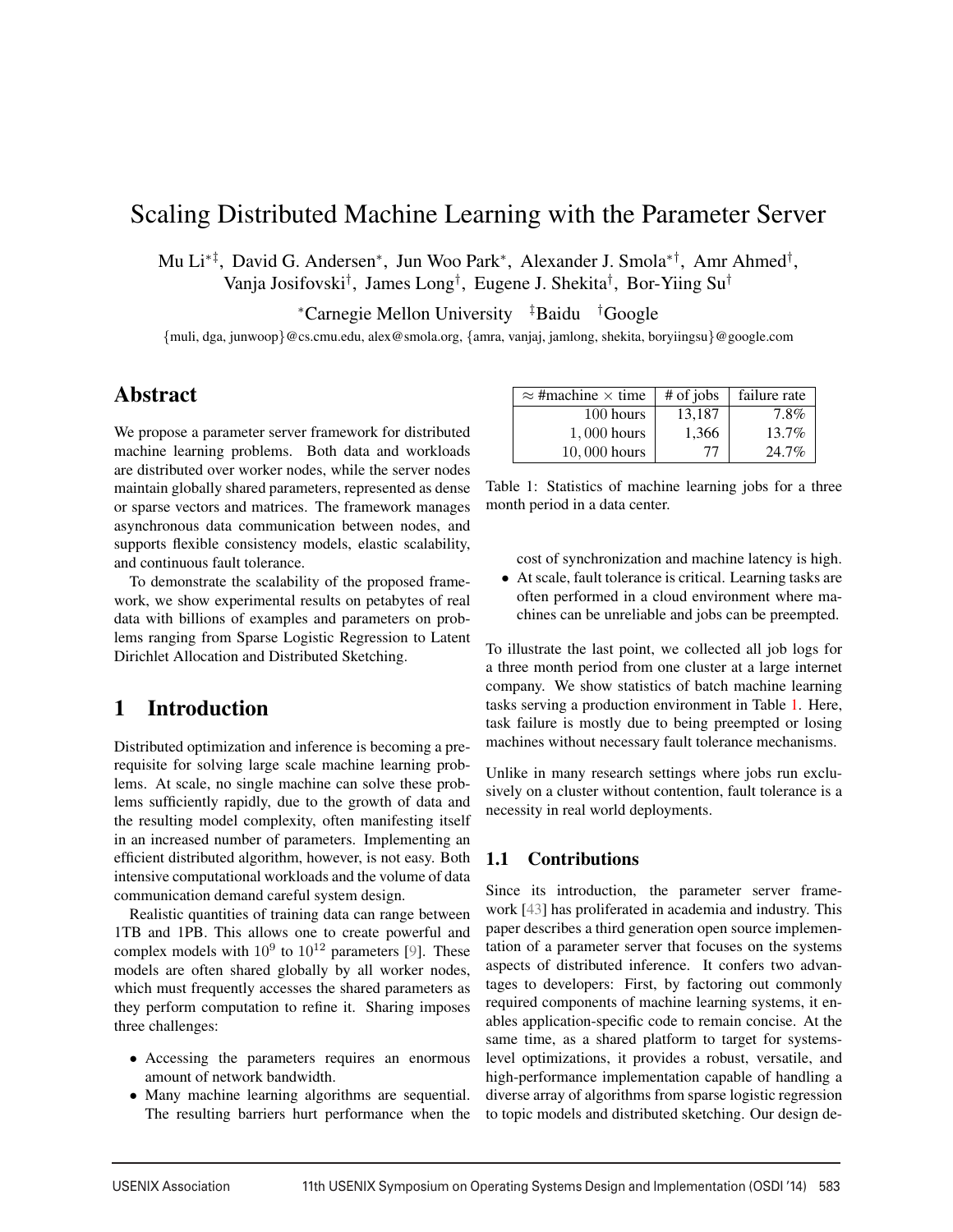|                        | <b>Shared Data</b>      | Consistency      | <b>Fault Tolerance</b> |
|------------------------|-------------------------|------------------|------------------------|
| Graphlab [34]   graph  |                         | eventual         | checkpoint             |
| Petuum [12] hash table |                         | delay bound none |                        |
| <b>REEF</b> [10]       | array                   | <b>BSP</b>       | checkpoint             |
|                        | Naiad [37] (key, value) | multiple         | checkpoint             |
| Mlbase $[29]$          | table                   | <b>BSP</b>       | <b>RDD</b>             |
| Parameter              | (sparse)                | various          | continuous             |
| Server                 | vector/matrix           |                  |                        |

Table 2: Attributes of distributed data analysis systems.

cisions were guided by the workloads found in real systems. Our parameter server provides five key features:

Efficient communication: The asynchronous communication model does not block computation (unless requested). It is optimized for machine learning tasks to reduce network traffic and overhead.

Flexible consistency models: Relaxed consistency further hides synchronization cost and latency. We allow the algorithm designer to balance algorithmic convergence rate and system efficiency. The best trade-off depends on data, algorithm, and hardware.

Elastic Scalability: New nodes can be added *without* restarting the running framework.

Fault Tolerance and Durability: Recovery from and repair of non-catastrophic machine failures within 1s, without interrupting computation. Vector clocks ensure welldefined behavior after network partition and failure.

Ease of Use: The globally shared parameters are represented as (potentially sparse) vectors and matrices to facilitate development of machine learning applications. The linear algebra data types come with high-performance multi-threaded libraries.

The novelty of the proposed system lies in the synergy achieved by picking the right systems techniques, adapting them to the machine learning algorithms, and modifying the machine learning algorithms to be more systemsfriendly. In particular, we can relax a number of otherwise hard systems constraints since the associated machine learning algorithms are quite tolerant to perturbations. The consequence is the first general purpose ML system capable of scaling to industrial scale sizes.

## 1.2 Engineering Challenges

When solving distributed data analysis problems, the issue of reading and updating parameters shared between different worker nodes is ubiquitous. The parameter server framework provides an efficient mechanism for aggregating and synchronizing model parameters and statistics between workers. Each parameter server node main-



Figure 1: Comparison of the public largest machine learning experiments each system performed. Problems are color-coded as follows: Blue circles — sparse logistic regression; red squares — latent variable graphical models; grey pentagons — deep networks.

tains only a part of the parameters, and each worker node typically requires only a subset of these parameters when operating. Two key challenges arise in constructing a high performance parameter server system:

Communication. While the parameters could be updated as key-value pairs in a conventional datastore, using this abstraction naively is inefficient: values are typically small (floats or integers), and the overhead of sending each update as a key value operation is high.

Our insight to improve this situation comes from the observation that many learning algorithms represent parameters as structured mathematical objects, such as vectors, matrices, or tensors. At each logical time (or an iteration), typically a part of the object is updated. That is, workers usually send a *segment* of a vector, or an entire *row* of the matrix. This provides an opportunity to automatically batch both the communication of updates and their processing on the parameter server, and allows the consistency tracking to be implemented efficiently.

Fault tolerance, as noted earlier, is critical at scale, and for efficient operation, it must not require a full restart of a long-running computation. Live replication of parameters between servers supports hot failover. Failover and selfrepair in turn support dynamic scaling by treating machine removal or addition as failure or repair respectively.

Figure 1 provides an overview of the scale of the largest supervised and unsupervised machine learning experiments performed on a number of systems. When possible, we confirmed the scaling limits with the authors of each of these systems (data current as of 4/2014). As is evident, we are able to cover orders of magnitude more data on orders of magnitude more processors than any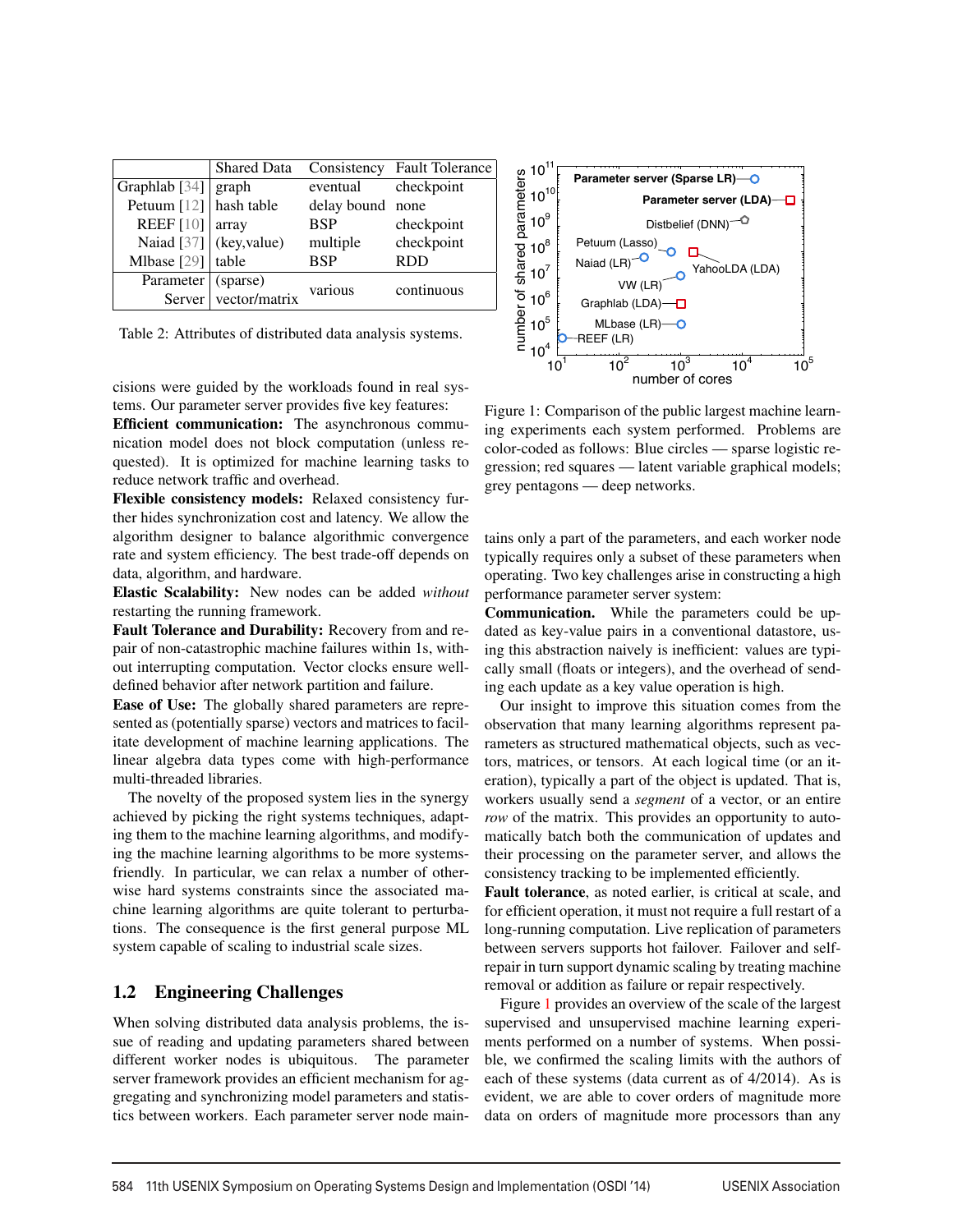other published system. Furthermore, Table 2 provides an overview of the main characteristics of several machine learning systems. Our parameter server offers the greatest degree of flexibility in terms of consistency. It is the only system offering continuous fault tolerance. Its native data types make it particularly friendly for data analysis.

## 1.3 Related Work

Related systems have been implemented at Amazon, Baidu, Facebook, Google [13], Microsoft, and Yahoo [1]. Open source codes also exist, such as YahooLDA [1] and Petuum [24]. Furthermore, Graphlab [34] supports parameter synchronization on a best effort model.

The first generation of such parameter servers, as introduced by [43], lacked flexibility and performance — it repurposed memcached distributed (key,value) store as synchronization mechanism. YahooLDA improved this design by implementing a dedicated server with userdefinable update primitives (set, get, update) and a more principled load distribution algorithm [1]. This second generation of *application specific* parameter servers can also be found in Distbelief [13] and the synchronization mechanism of [33]. A first step towards a general platform was undertaken by Petuum [24]. It improves YahooLDA with a bounded delay model while placing further constraints on the worker threading model. We describe a third generation system overcoming these limitations.

Finally, it is useful to compare the parameter server to more general-purpose distributed systems for machine learning. Several of them mandate synchronous, iterative communication. They scale well to tens of nodes, but at large scale, this synchrony creates challenges as the chance of a node operating slowly increases. Mahout [4], based on Hadoop [18] and MLI [44], based on Spark [50], both adopt the iterative MapReduce [14] framework. A key insight of Spark and MLI is preserving state between iterations, which is a core goal of the parameter server.

Distributed GraphLab [34] instead asynchronously schedules communication using a graph abstraction. At present, GraphLab lacks the elastic scalability of the map/reduce-based frameworks, and it relies on coarsegrained snapshots for recovery, both of which impede scalability. Its applicability for certain algorithms is limited by its lack of global variable synchronization as an efficient first-class primitive. In a sense, a core goal of the parameter server framework is to capture the benefits of GraphLab's asynchrony without its structural limitations.

Piccolo [39] uses a strategy related to the parameter server to share and aggregate state between machines. In it, workres pre-aggregate state locally and transmit the updates to a server keeping the aggregate state. It thus implements largely a subset of the functionality of our system, lacking the mechane learning specailized optimizations: message compression, replication, and variable consistency models expressed via dependency graphs.

# 2 Machine Learning

Machine learning systems are widely used in Web search, spam detection, recommendation systems, computational advertising, and document analysis. These systems automatically learn models from examples, termed *training data*, and typically consist of three components: *feature extraction*, the *objective function*, and *learning*.

Feature extraction processes the raw training data, such as documents, images and user query logs, to obtain *feature vectors*, where each feature captures an attribute of the training data. Preprocessing can be executed efficiently by existing frameworks such as MapReduce, and is therefore outside the scope of this paper.

## 2.1 Goals

The goal of many machine learning algorithms can be expressed via an "objective function." This function captures the properties of the learned model, such as low error in the case of classifying e-mails into ham and spam, how well the data is explained in the context of estimating topics in documents, or a concise summary of counts in the context of sketching data.

The learning algorithm typically minimizes this objective function to obtain the model. In general, there is no closed-form solution; instead, learning starts from an initial model. It iteratively refines this model by processing the training data, possibly multiple times, to approach the solution. It stops when a (near) optimal solution is found or the model is considered to be converged.

The training data may be extremely large. For instance, a large internet company using one year of an ad impression log [27] to train an *ad click predictor* would have trillions of training examples. Each training example is typically represented as a possibly very high-dimensional "feature vector" [9]. Therefore, the training data may consist of trillions of trillion-length feature vectors. Iteratively processing such large scale data requires enormous computing and bandwidth resources. Moreover, billions of new ad impressions may arrive daily. Adding this data into the system often improves both prediction accuracy and coverage. But it also requires the learning algorithm to run daily [35], possibly in real time. Efficient execution of these algorithms is the main focus of this paper.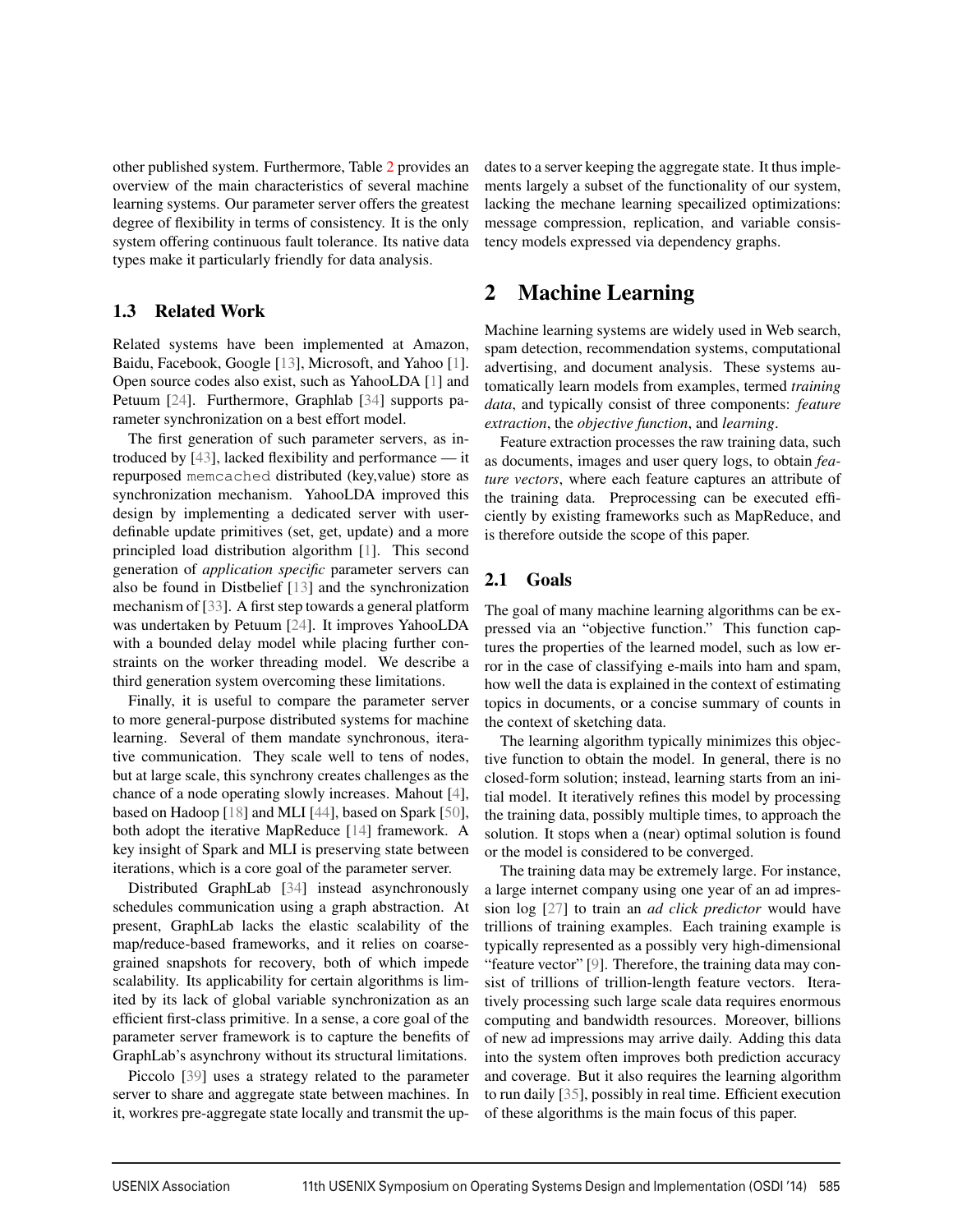To motivate the design decisions in our system, next we briefly outline the two widely used machine learning technologies that we will use to demonstrate the efficacy of our parameter server. More detailed overviews can be found in [36, 28, 42, 22, 6].

## 2.2 Risk Minimization

The most intuitive variant of machine learning problems is that of risk minimization. The "risk" is, roughly, a measure of prediction error. For example, if we were to predict tomorrow's stock price, the risk might be the deviation between the prediction and the actual value of the stock.

The training data consists of *n* examples.  $x_i$  is the *i*th such example, and is often a vector of length d. As noted earlier, both  $n$  and  $d$  may be on the order of billions to trillions of examples and dimensions, respectively. In many cases, each training example  $x_i$  is associated with a label  $y_i$ . In ad click prediction, for example,  $y_i$  might be 1 for "clicked" or -1 for "not clicked".

Risk minimization learns a model that can predict the value  $y$  of a future example  $x$ . The model consists of parameters w. In the simplest example, the model parameters might be the "clickiness" of each feature in an ad impression. To predict whether a new impression would be clicked, the system might simply sum its "clickiness" based upon the features present in the impression, namely  $x^{\top}w := \sum_{j=1}^{d} x_jw_j$ , and then decide based on the sign.

In any learning algorithm, there is an important relationship between the amount of training data and the model size. A more detailed model typically improves accuracy, but only up to a point: If there is too little training data, a highly-detailed model will *overfit* and become merely a system that uniquely memorizes every item in the training set. On the other hand, a too-small model will fail to capture interesting and relevant attributes of the data that are important to making a correct decision.

Regularized risk minimization [48, 19] is a method to find a model that balances model complexity and training error. It does so by minimizing the sum of two terms: a *loss*  $\ell(x, y, w)$  representing the prediction error on the training data and a *regularizer* Ω[w] penalizing the model complexity. A good model is one with low error and low complexity. Consequently we strive to minimize

$$
F(w) = \sum_{i=1}^{n} \ell(x_i, y_i, w) + \Omega(w).
$$
 (1)

The specific loss and regularizer functions used are important to the prediction performance of the machine learning algorithm, but relatively unimportant for the purpose of



Figure 2: Steps required in performing distributed subgradient descent, as described e.g. in [46]. Each worker only caches the working set of w rather than all parameters.

| <b>Algorithm 1 Distributed Subgradient Descent</b>                                                                                                       |
|----------------------------------------------------------------------------------------------------------------------------------------------------------|
| <b>Task Scheduler:</b>                                                                                                                                   |
| 1: issue LoadData() to all workers                                                                                                                       |
| 2: for iteration $t = 0, \ldots, T$ do                                                                                                                   |
| issue WORKERITERATE $(t)$ to all workers.<br>$\mathcal{E}$                                                                                               |
| 4 end for                                                                                                                                                |
| Worker $r = 1, \ldots, m$ :                                                                                                                              |
| 1: function LOADDATA()                                                                                                                                   |
| load a part of training data $\{y_{i_k}, x_{i_k}\}_{k=1}^{n_r}$<br>2:                                                                                    |
| pull the working set $w_r^{(0)}$ from servers<br>3:                                                                                                      |
| 4: end function                                                                                                                                          |
| 5: function WORKERITERATE $(t)$                                                                                                                          |
| gradient $g_r^{(t)} \leftarrow \sum_{k=1}^{n_r} \partial \ell(x_{i_k}, y_{i_k}, w_r^{(t)})$<br>6:                                                        |
| push $g_r^{(t)}$ to servers<br>7:                                                                                                                        |
| pull $w_r^{(t+1)}$ from servers<br>8:                                                                                                                    |
| $9:$ end function                                                                                                                                        |
| Servers:                                                                                                                                                 |
| 1: function SERVERITERATE $(t)$                                                                                                                          |
| aggregate $g^{(t)} \leftarrow \sum_{r=1}^{m} g_r^{(t)}$<br>$w^{(t+1)} \leftarrow w^{(t)} - \eta \left( g^{(t)} + \partial \Omega(w^{(t)}) \right)$<br>2: |
| 3:                                                                                                                                                       |
| 4: end function                                                                                                                                          |

this paper: the algorithms we present can be used with all of the most popular loss functions and regularizers.

In Section 5.1 we use a high-performance distributed learning algorithm to evaluate the parameter server. For the sake of simplicity we describe a much simpler model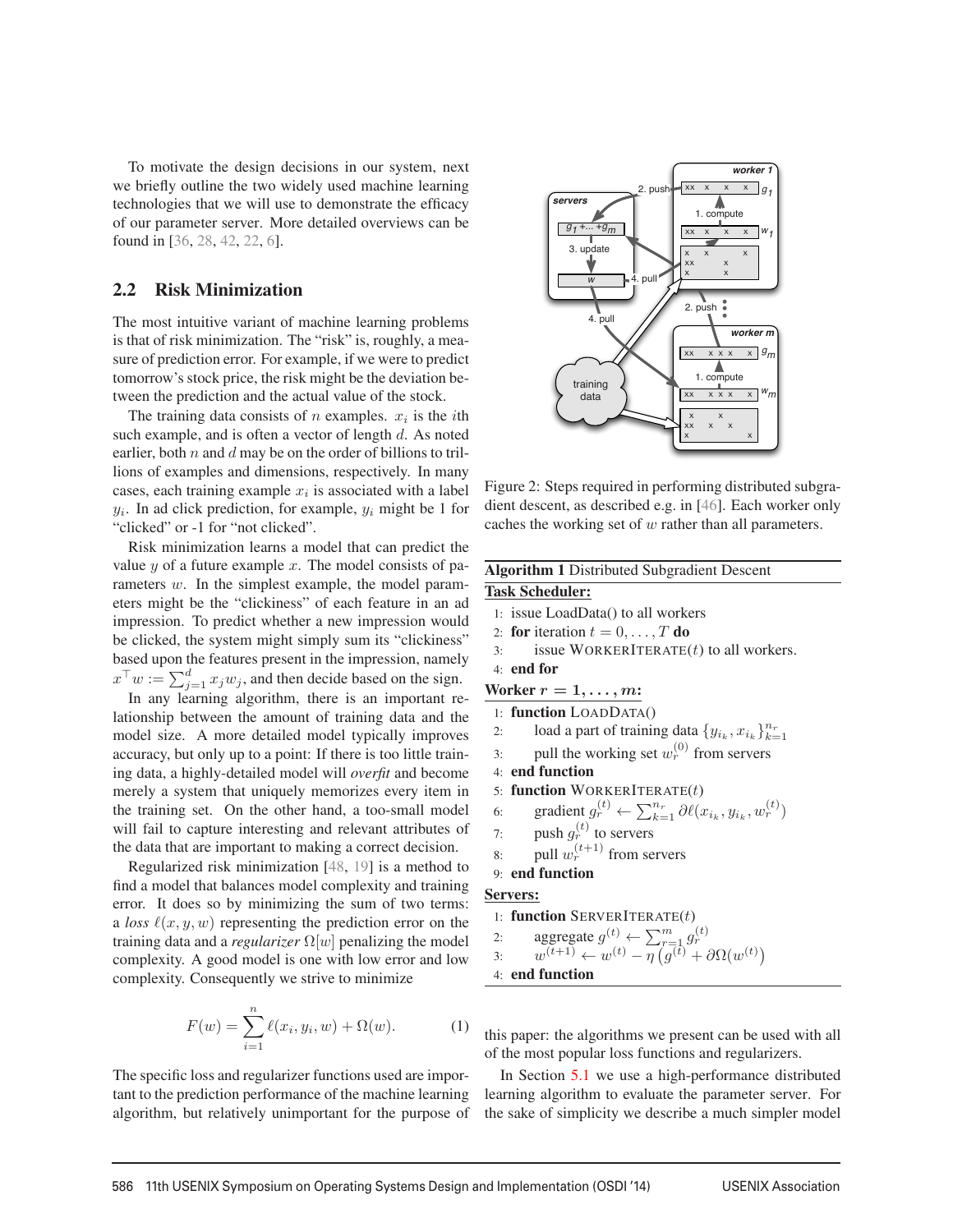

Figure 3: Each worker's set of parameters shrinks as more workers are used, requiring less memory per machine.

### [46] called *distributed subgradient descent*. 1

As shown in Figure 2 and Algorithm 1, the training data is partitioned among all of the workers, which jointly learn the parameter vector w. The algorithm operates iteratively. In each iteration, every worker independently uses its own training data to determine what changes should be made to  $w$  in order to get closer to an optimal value. Because each worker's updates reflect only its own training data, the system needs a mechanism to allow these updates to mix. It does so by expressing the updates as a subgradient—a direction in which the parameter vector  $w$ should be shifted—and aggregates all subgradients before applying them to  $w$ . These gradients are typically scaled down, with considerable attention paid in algorithm design to the right *learning rate* η that should be applied in order to ensure that the algorithm converges quickly.

The most expensive step in Algorithm  $1$  is computing the subgradient to update  $w$ . This task is divided among all of the workers, each of which execute WORKERIT-ERATE. As part of this, workers compute  $w^{\top} x_{i_k}$ , which could be infeasible for very high-dimensional  $w$ . Fortunately, a worker needs to know a coordinate of  $w$  if and only if some of its training data references that entry.

For instance, in ad-click prediction one of the key features are the words in the ad. If only very few advertisements contain the phrase *OSDI 2014*, then most workers will not generate any updates to the corresponding entry in w, and hence do not require this entry. While the *total* size of  $w$  may exceed the capacity of a single machine, the working set of entries needed by a particular worker can be trivially cached locally. To illustrate this, we randomly assigned data to workers and then counted the average working set size per worker on the dataset that is used in Section 5.1. Figure 3 shows that for 100 workers, each worker only needs 7.8% of the total parameters. With 10,000 workers this reduces to 0.15%.

#### 2.3 Generative Models

In a second major class of machine learning algorithms, the label to be applied to training examples is unknown. Such settings call for *unsupervised* algorithms (for labeled training data one can use *supervised* or *semi-supervised* algorithms). They attempt to capture the underlying structure of the data. For example, a common problem in this area is *topic modeling*: Given a collection of documents, infer the topics contained in each document.

When run on, e.g., the SOSP'13 proceedings, an algorithm might generate topics such as "distributed systems", "machine learning", and "performance." The algorithms infer these topics from the content of the documents themselves, not an external topic list. In practical settings such as content personalization for recommendation systems [2], the scale of these problems is huge: hundreds of millions of users and billions of documents, making it critical to parallelize the algorithms across large clusters.

Because of their scale and data volumes, these algorithms only became commercially applicable following the introduction of the first-generation parameter servers [43]. A key challenge in topic models is that the parameters describing the current estimate of how documents are supposed to be generated must be shared.

A popular topic modeling approach is Latent Dirichlet Allocation (LDA) [7]. While the statistical model is quite different, the resulting algorithm for learning it is very similar to Algorithm  $1<sup>2</sup>$ . The key difference, however, is that the update step is not a gradient computation, but an estimate of how well the document can be explained by the current model. This computation requires access to auxiliary metadata for each document that is updated each time a document is accessed. Because of the number of documents, metadata is typically read from and written back to disk whenever the document is processed.

This auxiliary data is the set of topics assigned to each word of a document, and the parameter  $w$  being learned consists of the relative frequency of occurrence of a word.

As before, each worker needs to store only the parameters for the words occurring in the documents it processes. Hence, distributing documents across workers has

<sup>&</sup>lt;sup>1</sup>The unfamiliar reader could read this as *gradient descent*; the subgradient aspect is simply a generalization to loss functions and regularizers that need not be continuously differentiable, such as  $|w|$  at  $w = 0$ .

<sup>&</sup>lt;sup>2</sup>The specific algorithm we use in the evaluation is a parallelized variant of a stochastic variational sampler [25] with an update strategy similar to that used in YahooLDA [1].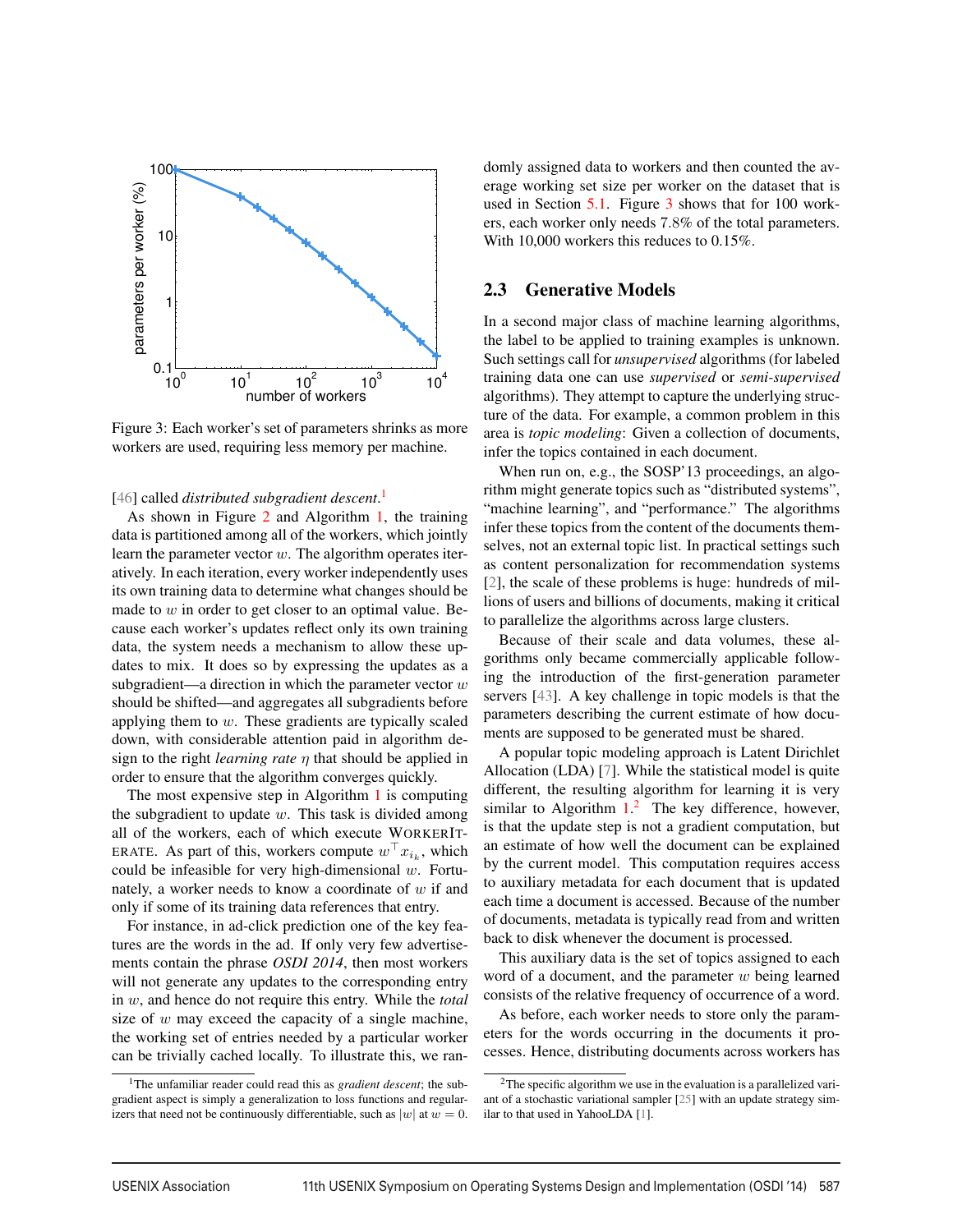

Figure 4: Architecture of a parameter server communicating with several groups of workers.

the same effect as in the previous section: we can process much bigger models than a single worker may hold.

# 3 Architecture

An instance of the parameter server can run more than one algorithm simultaneously. Parameter server nodes are grouped into a server group and several worker groups as shown in Figure 4. A server node in the server group maintains a partition of the globally shared parameters. Server nodes communicate with each other to replicate and/or to migrate parameters for reliability and scaling. A server manager node maintains a consistent view of the metadata of the servers, such as node liveness and the assignment of parameter partitions.

Each worker group runs an application. A worker typically stores locally a portion of the training data to compute local statistics such as gradients. Workers communicate only with the server nodes (not among themselves), updating and retrieving the shared parameters. There is a scheduler node for each worker group. It assigns tasks to workers and monitors their progress. If workers are added or removed, it reschedules unfinished tasks.

The parameter server supports independent parameter namespaces. This allows a worker group to isolate its set of shared parameters from others. Several worker groups may also share the same namespace: we may use more than one worker group to solve the same deep learning application [13] to increase parallelization. Another example is that of a model being actively queried by some nodes, such as online services consuming this model. Simultaneously the model is updated by a different group of worker nodes as new training data arrives.

The parameter server is designed to simplify developing distributed machine learning applications such as those discussed in Section 2. The shared parameters are presented as (key,value) vectors to facilitate linear algebra operations (Sec. 3.1). They are distributed across a group of server nodes (Sec. 4.3). Any node can both push out its local parameters and pull parameters from remote nodes (Sec. 3.2). By default, workloads, or tasks, are executed by worker nodes; however, they can also be assigned to server nodes via user defined functions (Sec. 3.3). Tasks are asynchronous and run in parallel (Sec. 3.4). The parameter server provides the algorithm designer with flexibility in choosing a consistency model via the task dependency graph (Sec. 3.5) and predicates to communicate a subset of parameters (Sec. 3.6).

### 3.1 (Key,Value) Vectors

The model shared among nodes can be represented as a set of (key, value) pairs. For example, in a loss minimization problem, the pair is a feature ID and its weight. For LDA, the pair is a combination of the word ID and topic ID, and a count. Each entry of the model can be read and written locally or remotely by its key. This (key,value) abstraction is widely adopted by existing approaches [37, 29, 12].

Our parameter server improves upon this basic approach by acknowledging the underlying meaning of these key value items: machine learning algorithms typically treat the model as a linear algebra object. For instance, w is used as a vector for both the objective function (1) and the optimization in Algorithm 1 by risk minimization. By treating these objects as sparse linear algebra objects, the parameter server can provide the same functionality as the (key,value) abstraction, but admits important optimized operations such as vector addition  $w + u$ , multiplication  $Xw$ , finding the 2-norm  $||w||_2$ , and other more sophisticated operations [16].

To support these optimizations, we assume that the keys are ordered. This lets us treat the parameters as (key,value) pairs while endowing them with vector and matrix semantics, where non-existing keys are associated with zeros. This helps with linear algebra in machine learning. It reduces the programming effort to implement optimization algorithms. Beyond convenience, this interface design leads to efficient code by leveraging CPUefficient multithreaded self-tuning linear algebra libraries such as BLAS [16], LAPACK [3], and ATLAS [49].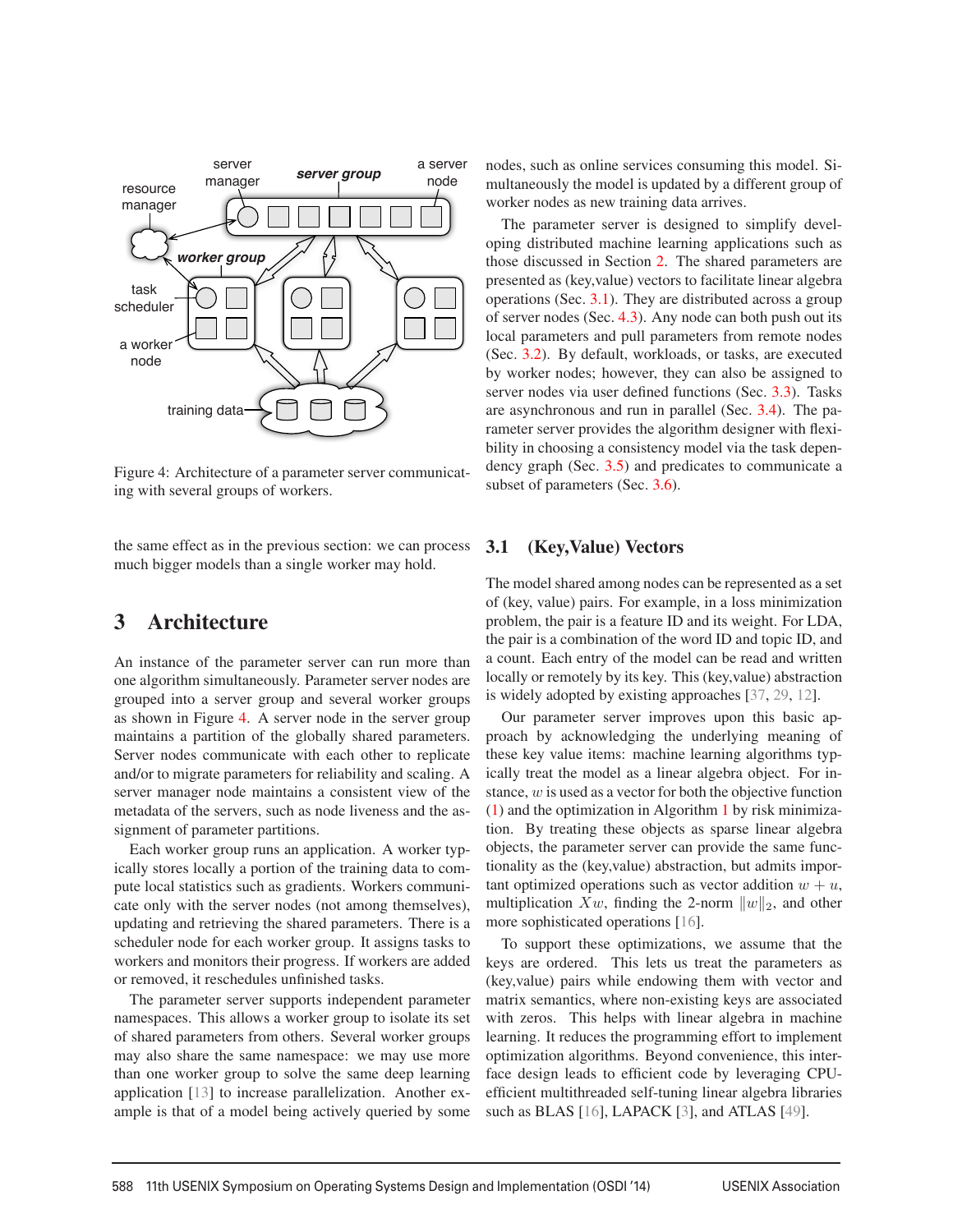### 3.2 Range Push and Pull

Data is sent between nodes using push and pull operations. In Algorithm 1 each worker pushes its entire local gradient into the servers, and then pulls the updated weight back. The more advanced algorithm described in Algorithm 3 uses the same pattern, except that only a range of keys is communicated each time.

The parameter server optimizes these updates for programmer convenience as well as computational and network bandwidth efficiency by supporting *rangebased* push and pull. If  $R$  is a key range, then w.push $(\mathcal{R}, \text{dest})$  sends all existing entries of w in key range  $R$  to the destination, which can be either a particular node, or a node group such as the server group. Similarly, w.pull( $\mathcal{R}$ , dest) reads all existing entries of w in key range  $R$  from the destination. If we set  $R$  to be the whole key range, then the whole vector  $w$  will be communicated. If we set  $R$  to include a single key, then only an individual entry will be sent.

This interface can be extended to communicate any local data structures that share the same keys as  $w$ . For example, in Algorithm 1, a worker pushes its temporary local gradient  $q$  to the parameter server for aggregation. One option is to make  $q$  globally shared. However, note that  $q$ shares the keys of the worker's working set  $w$ . Hence the programmer can use w. push $(R, q, \text{dest})$  for the local gradients to save memory and also enjoy the optimization discussed in the following sections.

### 3.3 User-Defined Functions on the Server

Beyond aggregating data from workers, server nodes can execute user-defined functions. It is beneficial because the server nodes often have more complete or up-to-date information about the shared parameters. In Algorithm 1, server nodes evaluate subgradients of the regularizer  $\Omega$ in order to update  $w$ . At the same time a more complicated proximal operator is solved by the servers to update the model in Algorithm 3. In the context of sketching (Sec. 5.3), almost all operations occur on the server side.

### 3.4 Asynchronous Tasks and Dependency

A tasks is issued by a remote procedure call. It can be a push or a pull that a worker issues to servers. It can also be a user-defined function that the scheduler issues to any node. Tasks may include any number of subtasks. For example, the task WorkerIterate in Algorithm 1 contains one push and one pull.

Tasks are executed asynchronously: the caller can perform further computation immediately after issuing a task.



Figure 5: Iteration 12 depends on 11, while 10 and 11 are independent, thus allowing asynchronous processing.

The caller marks a task as finished only once it receives the callee's reply. A reply could be the function return of a user-defined function, the (key,value) pairs requested by the pull, or an empty acknowledgement. The callee marks a task as finished only if the call of the task is returned and all subtasks issued by this call are finished.

By default, callees execute tasks in parallel, for best performance. A caller that wishes to serialize task execution can place an *execute-after-finished* dependency between tasks. Figure 5 depicts three example iterations of WorkerIterate. Iterations 10 and 11 are independent, but 12 depends on 11. The callee therefore begins iteration 11 immediately after the local gradients are computed in iteration 10. Iteration 12, however, is postponed until the pull of 11 finishes.

Task dependencies help implement algorithm logic. For example, the aggregation logic in ServerIterate of Algorithm 1 updates the weight  $w$  only after all worker gradients have been aggregated. This can be implemented by having the updating task depend on the push tasks of all workers. The second important use of dependencies is to support the flexible consistency models described next.

### 3.5 Flexible Consistency

Independent tasks improve system efficiency via parallelizing the use of CPU, disk and network bandwidth. However, this may lead to data inconsistency between nodes. In the diagram above, the worker  $r$  starts iteration 11 before  $w^{(11)}$  has been pulled back, so it uses the old  $w_r^{(10)}$  in this iteration and thus obtains the same gradient as in iteration 10, namely  $g_r^{(11)} = g_r^{(10)}$ . This inconsistency potentially slows down the convergence progress of Algorithm 1. However, some algorithms may be less sensitive to this type of inconsistency. For example, only a segment of  $w$  is updated each time in Algorithm 3. Hence, starting iteration 11 without waiting for 10 causes only a part of  $w$  to be inconsistent.

The best trade-off between system efficiency and algorithm convergence rate usually depends on a variety of factors, including the algorithm's sensitivity to data inconsistency, feature correlation in training data, and capacity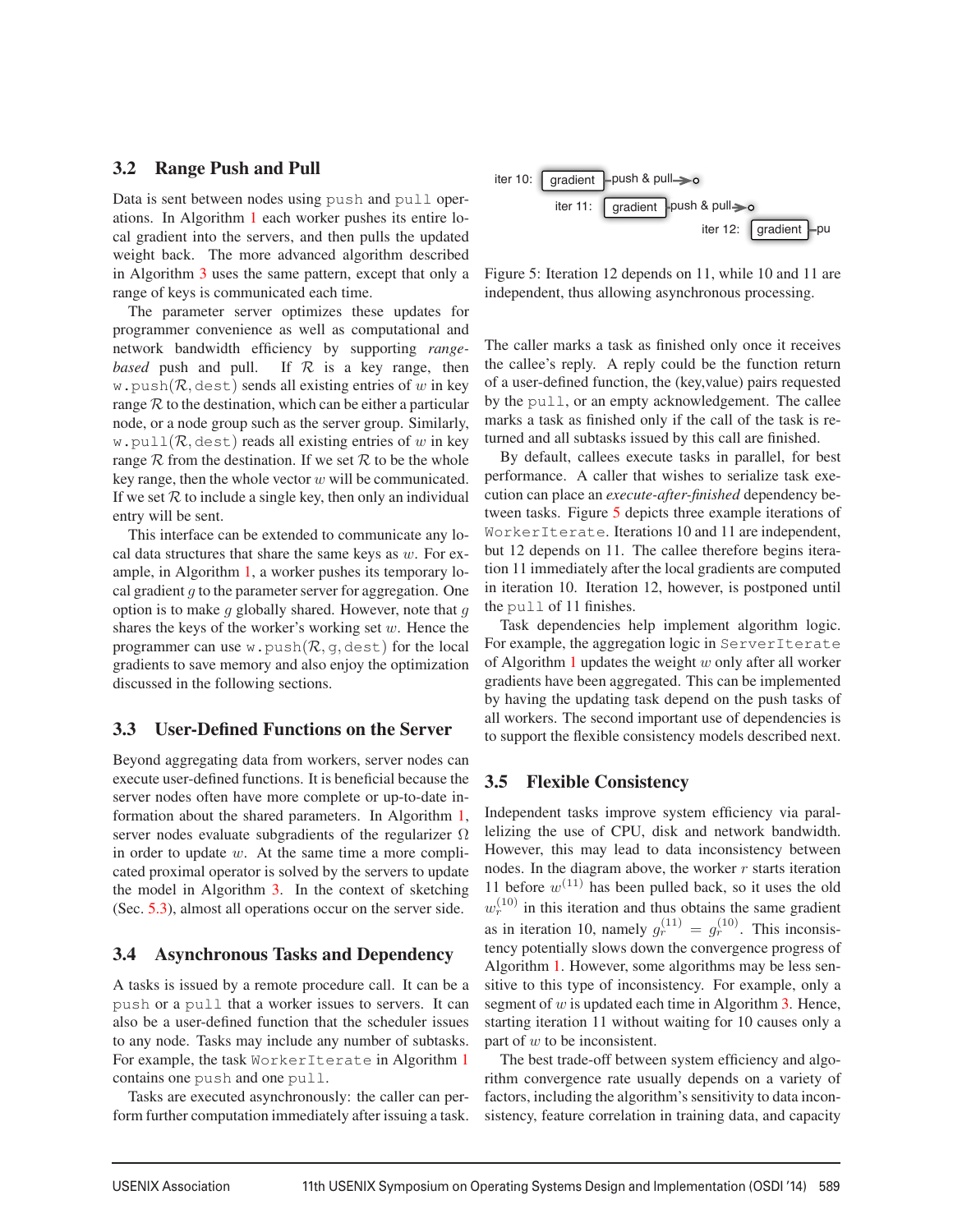

Figure 6: Directed acyclic graphs for different consistency models. The size of the DAG increases with the delay.

difference of hardware components. Instead of forcing the user to adopt one particular dependency that may be illsuited to the problem, the parameter server gives the algorithm designer flexibility in defining consistency models. This is a substantial difference to other machine learning systems.

We show three different models that can be implemented by task dependency. Their associated directed acyclic graphs are given in Figure 6.

- Sequential In sequential consistency, all tasks are executed one by one. The next task can be started only if the previous one has finished. It produces results identical to the single-thread implementation, and also named Bulk Synchronous Processing.
- Eventual Eventual consistency is the opposite: all tasks may be started simultaneously. For instance, [43] describes such a system. However, this is only recommendable if the underlying algorithms are robust with regard to delays.
- **Bounded Delay** When a maximal delay time  $\tau$  is set, a new task will be blocked until all previous tasks  $\tau$ times ago have been finished. Algorithm 3 uses such a model. This model provides more flexible controls than the previous two:  $\tau = 0$  is the sequential consistency model, and an infinite delay  $\tau = \infty$  becomes the eventual consistency model.

Note that the dependency graphs may be dynamic. For instance the scheduler may increase or decrease the maximal delay according to the runtime progress to balance system efficiency and convergence of the underlying optimization algorithm. In this case the caller traverses the DAG. If the graph is static, the caller can send all tasks with the DAG to the callee to reduce synchronization cost.

## 3.6 User-defined Filters

Complementary to a scheduler-based flow control, the parameter server supports user-defined filters to selectively synchronize individual (key,value) pairs, allowing fine-grained control of data consistency within a task. The insight is that the optimization algorithm itself usually possesses information on which parameters are most

**Algorithm 2** Set vector clock to t for range  $\mathcal{R}$  and node i

|    | 1: for $S \in \{S_i : S_i \cap \mathcal{R} \neq \emptyset, i = 1, , n\}$ do                             |
|----|---------------------------------------------------------------------------------------------------------|
| 2: | if $S \subseteq \mathcal{R}$ then $\text{vc}_i(\mathcal{S}) \leftarrow t$ else                          |
| 3: | $a \leftarrow \max(\mathcal{S}^b, \mathcal{R}^b)$ and $b \leftarrow \min(\mathcal{S}^e, \mathcal{R}^e)$ |
| 4: | split range S into $(S^b, a)$ , $[a, b)$ , $[b, S^e]$                                                   |
| 5: | $vc_i([a, b)) \leftarrow t$                                                                             |
| 6: | end if                                                                                                  |
|    | $7:$ end for                                                                                            |

useful for synchronization. One example is the *significantly modified* filter, which only pushes entries that have changed by more than a threshold since their last synchronization. In Section 5.1, we discuss another filter named *KKT* which takes advantage of the optimality condition of the optimization problem: a worker only pushes gradients that are likely to affect the weights on the servers.

# 4 Implementation

The servers store the parameters (key-value pairs) using consistent hashing [45] (Sec. 4.3). For fault tolerance, entries are replicated using chain replication [47] (Sec. 4.4). Different from prior (key,value) systems, the parameter server is optimized for *range based communication* with compression on both data (Sec. 4.2) and range based vector clocks (Sec. 4.1).

## 4.1 Vector Clock

Given the potentially complex task dependency graph and the need for fast recovery, each (key,value) pair is associated with a vector clock [30, 15], which records the time of each individual node on this (key,value) pair. Vector clocks are convenient, e.g., for tracking aggregation status or rejecting doubly sent data. However, a naive implementation of the vector clock requires  $O(nm)$  space to handle  $n$  nodes and  $m$  parameters. With thousands of nodes and billions of parameters, this is infeasible in terms of memory and bandwidth.

Fortunately, many parameters hare the same timestamp as a result of the range-based communication pattern of the parameter server: If a node pushes the parameters in a range, then the timestamps of the parameters associated with the node are likely the same. Therefore, they can be compressed into a single range vector clock. More specifically, assume that  $vc_i(k)$  is the time of key k for node i. Given a key range  $\mathcal R$ , the ranged vector clock  $\text{vc}_i(\mathcal R) = t$ means for any key  $k \in \mathcal{R}$ ,  $vc_i(k) = t$ .

Initially, there is only one range vector clock for each node  $i$ . It covers the entire parameter key space as its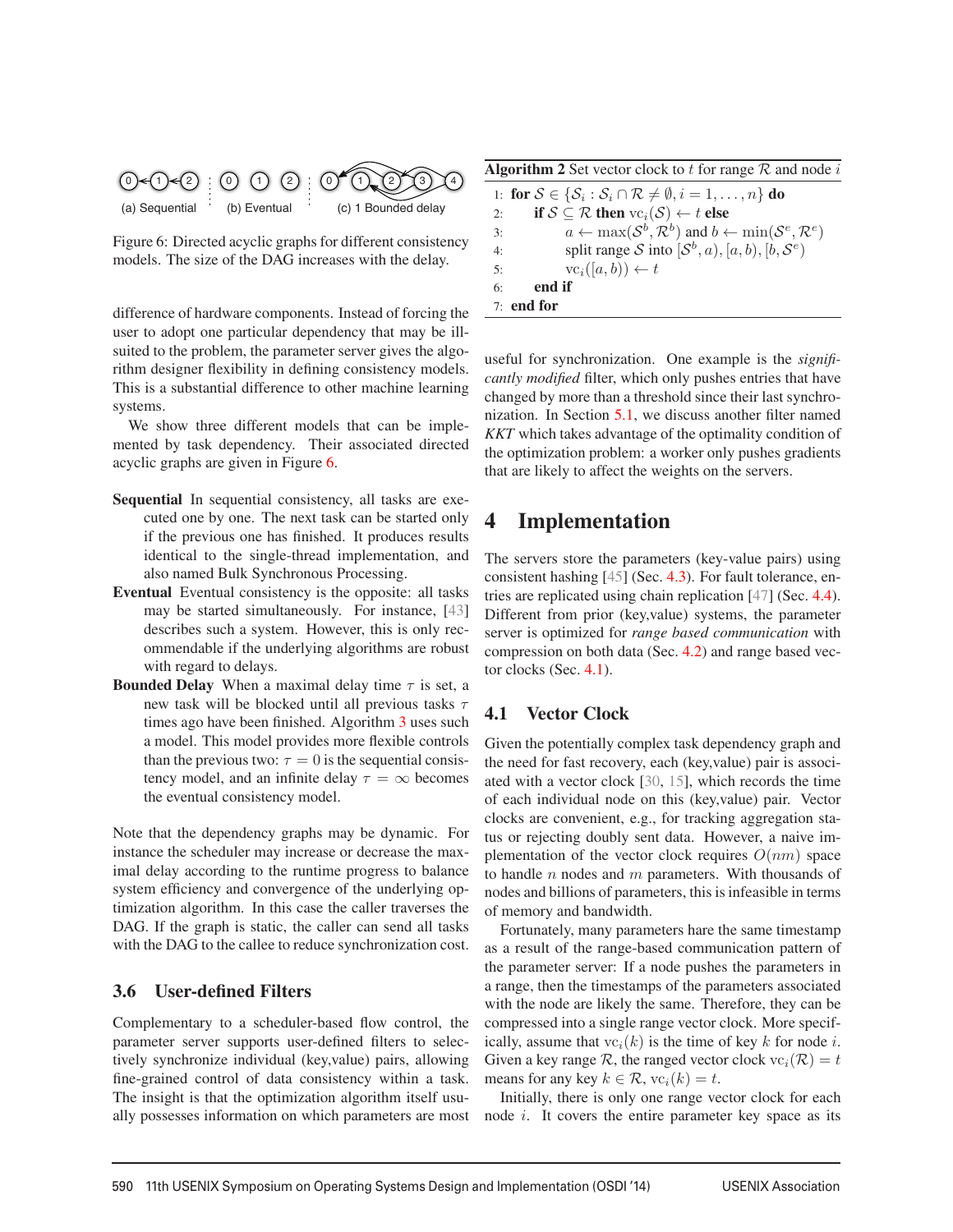range with 0 as its initial timestamp. Each range set may split the range and create at most 3 new vector clocks (see Algorithm 2). Let  $k$  be the total number of unique ranges communicated by the algorithm, then there are at most  $\mathcal{O}(mk)$  vector clocks, where m is the number of nodes.  $k$  is typically much smaller than the total number of parameters. This significantly reduces the space required for range vector clocks.<sup>3</sup>

### 4.2 Messages

Nodes may send messages to individual nodes or node groups. A message consists of a list of (key,value) pairs in the key range  $R$  and the associated range vector clock:

$$
[vc(\mathcal{R}), (k_1, v_1), \dots, (k_p, v_p)] \ k_j \in \mathcal{R} \text{ and } j \in \{1, \dots p\}
$$

This is the basic communication format of the parameter server not only for shared parameters but also for tasks. For the latter, a (key,value) pair might assume the form (task ID, arguments or return results).

Messages may carry a subset of all available keys within range  $R$ . The missing keys are assigned the same timestamp without changing their values. A message can be split by the key range. This happens when a worker sends a message to the whole server group, or when the key assignment of the receiver node has changed. By doing so, we partition the (key,value) lists and split the range vector clock similar to Algorithm 2.

Because machine learning problems typically require high bandwidth, message compression is desirable. Training data often remains unchanged between iterations. A worker might send the same key lists again. Hence it is desirable for the receiving node to cache the key lists. Later, the sender only needs to send a hash of the list rather than the list itself. Values, in turn, may contain many zero entries. For example, a large portion of parameters remain unchanged in sparse logistic regression, as evaluated in Section 5.1. Likewise, a user-defined filter may also zero out a large fraction of the values (see Figure 12). Hence we need only send nonzero (key,value) pairs. We use the fast Snappy compression library [21] to compress messages, effectively removing the zeros. Note that keycaching and value-compression can be used jointly.

### 4.3 Consistent Hashing

The parameter server partitions keys much as a conventional distributed hash table does [8, 41]: keys and server

node IDs are both inserted into the hash ring (Figure 7). Each server node manages the key range starting with its insertion point to the next point by other nodes in the counter-clockwise direction. This node is called the master of this key range. A physical server is often represented in the ring via multiple "virtual" servers to improve load balancing and recovery.

We simplify the management by using a direct-mapped DHT design. The server manager handles the ring management. All other nodes cache the key partition locally. This way they can determine directly which server is responsible for a key range, and are notified of any changes.

### 4.4 Replication and Consistency

Each server node stores a replica of the  $k$  counterclockwise neighbor key ranges relative to the one it owns. We refer to nodes holding copies as slaves of the appropriate key range. The above diagram shows an example with  $k = 2$ , where server 1 replicates the key ranges owned by server 2 and server 3.

Worker nodes communicate with the master of a key range for both push and pull. Any modification on the master is copied with its timestamp to the slaves. Modifications to data are pushed synchronously to the slaves. Figure 8 shows a case where worker 1 pushes  $x$  into server 1, which invokes a user defined function  $f$  to modify the shared data. The push task is completed only once the data modification  $f(x)$  is copied to the slave.

Naive replication potentially increases the network traffic by  $k$  times. This is undesirable for many machine learning applications that depend on high network bandwidth. The parameter server framework permits an important optimization for many algorithms: replication after aggregation. Server nodes often aggregate data from the worker nodes, such as summing local gradients. Servers may therefore postpone replication until aggregation is complete. In the righthand side of the diagram, two workers push  $x$  and  $y$  to the server, respectively. The server first aggregates the push by  $x + y$ , then applies the modification  $f(x+y)$ , and finally performs the replication. With n workers, replication uses only  $k/n$  bandwidth. Often k is a small constant, while  $n$  is hundreds to thousands. While aggregation increases the delay of the task reply, it can be hidden by relaxed consistency conditions.

### 4.5 Server Management

To achieve fault tolerance and dynamic scaling we must support addition and removal of nodes. For convenience we refer to virtual servers below. The following steps happen when a server joins.

<sup>&</sup>lt;sup>3</sup>Ranges can be also merged to reduce the number of fragments. However, in practice both  $m$  and  $k$  are small enough to be easily handled. We leave merging for future work.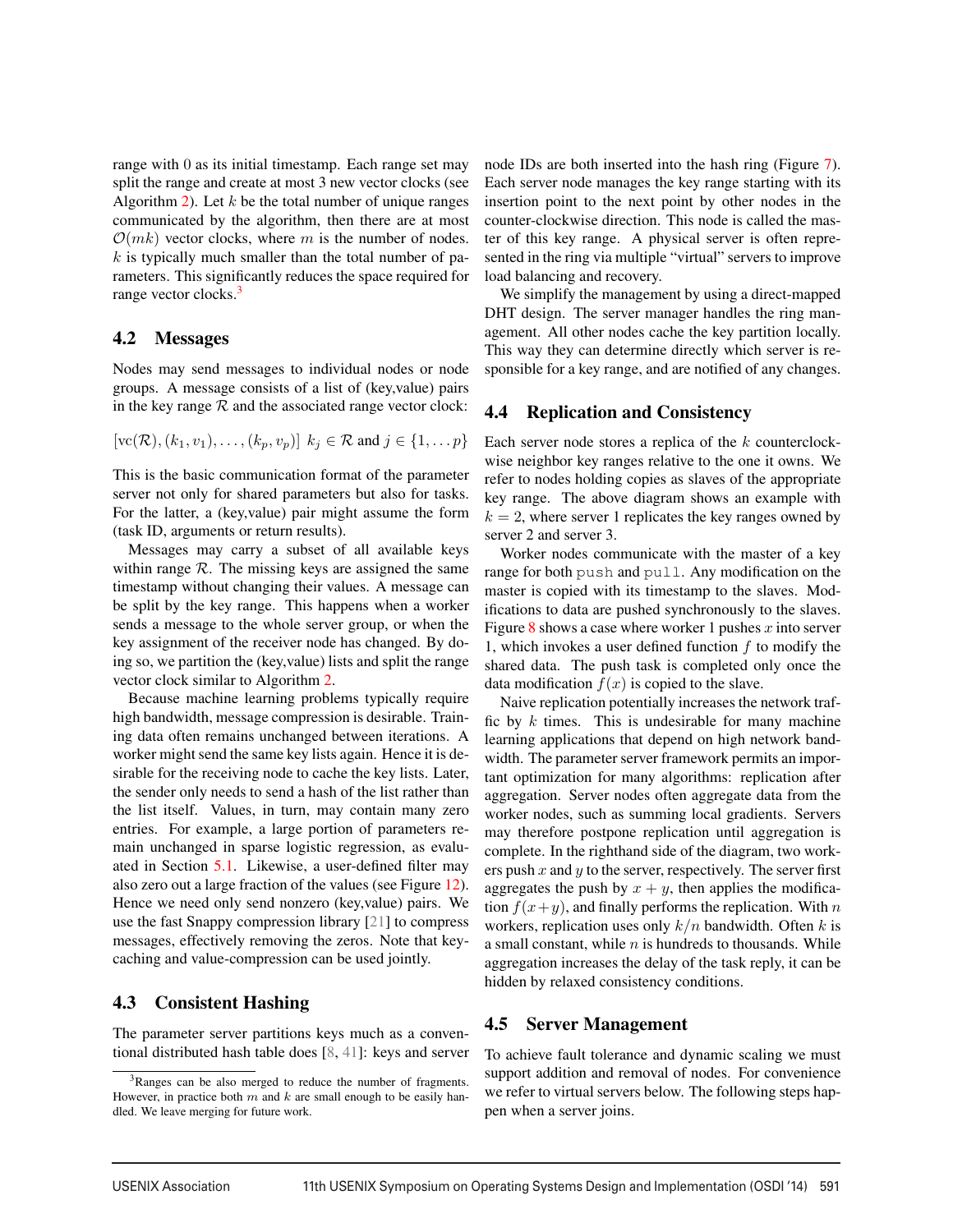

Figure 7: Server node layout.



Figure 8: Replica generation. Left: single worker. Right: multiple workers updating values simultaneously.

- 1. The server manager assigns the new node a key range to serve as master. This may cause another key range to split or be removed from a terminated node.
- 2. The node fetches the range of data to maintains as master and  $k$  additional ranges to keep as slave.
- 3. The server manager broadcasts the node changes. The recipients of the message may shrink their own data based on key ranges they no longer hold and to resubmit unfinished tasks to the new node.

Fetching the data in the range  $R$  from some node  $S$ proceeds in two stages, similar to the Ouroboros protocol [38]. First  $S$  pre-copies all (key, value) pairs in the range together with the associated vector clocks. This may cause a range vector clock to split similar to Algorithm 2. If the new node fails at this stage,  $S$  remains unchanged. At the second stage  $S$  no longer accepts messages affecting the key range  $R$  by dropping the messages without executing and replying. At the same time,  $S$  sends the new node all changes that occurred in  $R$  during the pre-copy stage.

On receiving the node change message a node  $N$  first checks if it also maintains the key range  $R$ . If true and if this key range is no longer to be maintained by  $N$ , it deletes all associated (key,value) pairs and vector clocks in  $R$ . Next,  $N$  scans all outgoing messages that have not received replies yet. If a key range intersects with  $\mathcal{R}$ , then the message will be split and resent.

Due to delays, failures, and lost acknowledgements N may send messages twice. Due to the use of vector clocks both the original recipient and the new node are able to reject this message and it does not affect correctness.

The departure of a server node (voluntary or due to failure) is similar to a join. The server manager tasks a new node with taking the key range of the leaving node. The server manager detects node failure by a heartbeat signal. Integration with a cluster resource manager such as Yarn [17] or Mesos [23] is left for future work.

### 4.6 Worker Management

Adding a new worker node  $W$  is similar but simpler than adding a new server node:

- 1. The task scheduler assigns  $W$  a range of data.
- 2. This node loads the range of training data from a network file system or existing workers. Training data is often read-only, so there is no two-phase fetch. Next, W pulls the shared parameters from servers.
- 3. The task scheduler broadcasts the change, possibly causing other workers to free some training data.

When a worker departs, the task scheduler may start a replacement. We give the algorithm designer the option to control recovery for two reasons: If the training data is huge, recovering a worker node be may more expensive than recovering a server node. Second, losing a small amount of training data during optimization typically affects the model only a little. Hence the algorithm designer may prefer to continue without replacing a failed worker. It may even be desirable to terminate the slowest workers.

# 5 Evaluation

We evaluate our parameter server based on the use cases of Section 2 — Sparse Logistic Regression and Latent Dirichlet Allocation. We also show results of sketching to illustrate the generality of our framework. The experiments were run on clusters in two (different) large internet companies and a university research cluster to demonstrate the versatility of our approach.

### 5.1 Sparse Logistic Regression

Problem and Data: Sparse logistic regression is one of the most popular algorithms for large scale risk minimization [9]. It combines the logistic loss<sup>4</sup> with the  $\ell_1$ 

```
\frac{4\ell(x_i, y_i, w) = \log(1 + \exp(-y_i \langle x_i, w \rangle))}{\ell(\mathbf{x}_i, \mathbf{w})}
```
 $\overline{1}$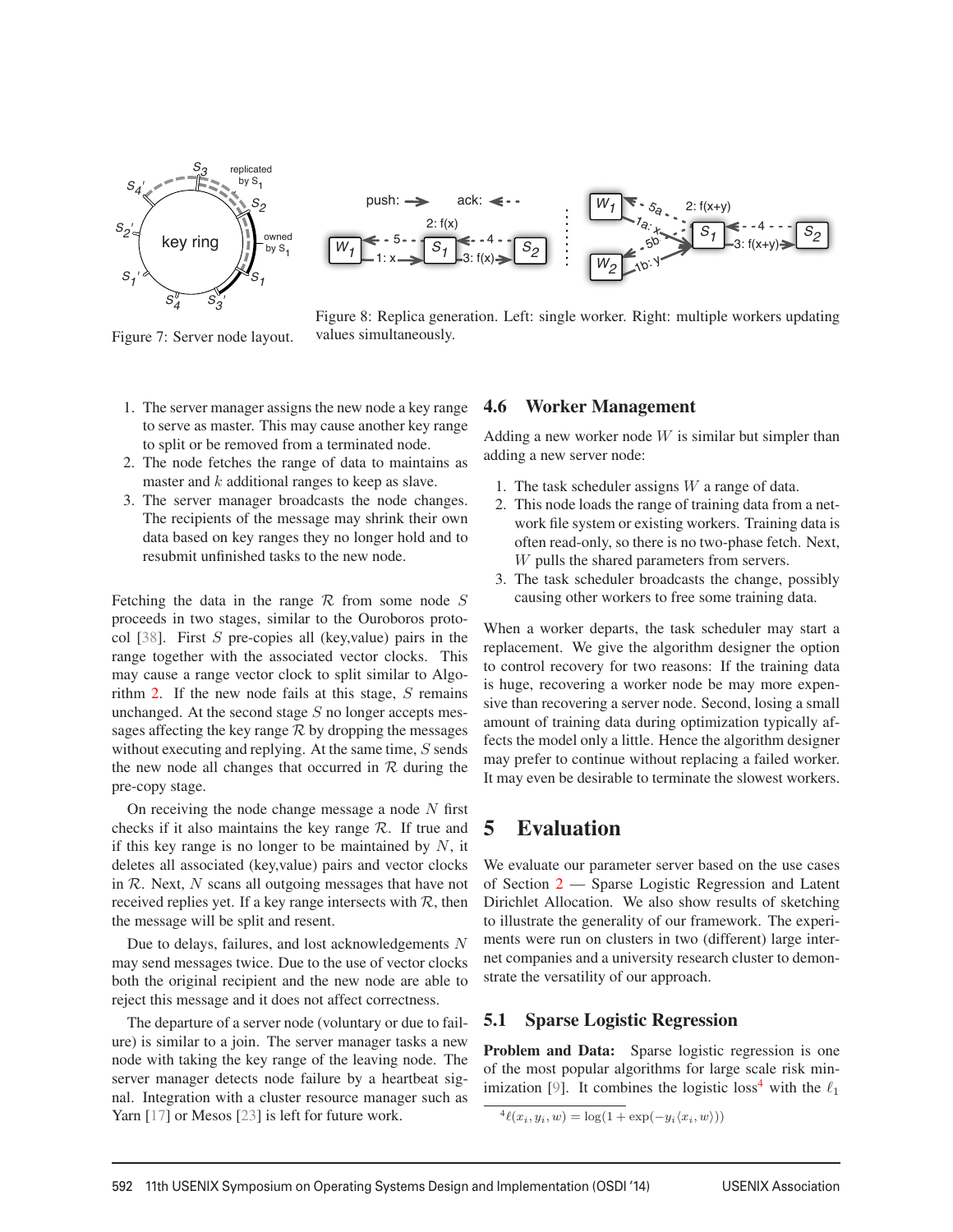Algorithm 3 Delayed Block Proximal Gradient [31] Scheduler:

- 1: Partition features into b ranges  $\mathcal{R}_1, \ldots, \mathcal{R}_b$
- 2: for  $t = 0$  to  $T$  do
- 3: Pick random range  $\mathcal{R}_{i_t}$  and issue task to workers
- 4: end for

### Worker  $r$  at iteration  $t$

- 1: Wait until all iterations before  $t \tau$  are finished
- 2: Compute first-order gradient  $g_r^{(t)}$  and diagonal second-order gradient  $u_r^{(t)}$  on range  $\mathcal{R}_{i_t}$
- 3: Push  $g_r^{(t)}$  and  $u_r^{(t)}$  to servers with the KKT filter
- 4: Pull  $w_r^{(t+1)}$  from servers

### Servers at iteration  $t$

- 1: Aggregate gradients to obtain  $q^{(t)}$  and  $u^{(t)}$
- 2: Solve the proximal operator

$$
w^{(t+1)} \leftarrow \operatorname*{argmin}_{u} \Omega(u) + \frac{1}{2\eta} \|w^{(t)} - \eta g^{(t)} + u\|_{H}^{2},
$$
  
where  $H = \text{diag}(h^{(t)})$  and  $\|x\|_{H}^{2} = x^{T} H x$ 

Method Consistency LOC System A L-BFGS Sequential 10,000 System B Block PG Sequential 30,000 Parameter Block PG Bounded Delay <sup>300</sup> Server KKT Filter

Table 3: Systems evaluated.

regularizer<sup>5</sup> of Section 2.2. The latter biases a compact solution with a large portion of 0 value entries. The nonsmoothness of this regularizer, however, makes learning more difficult.

We collected an ad click prediction dataset with 170 billion examples and 65 billion unique features. This dataset is 636 TB uncompressed (141 TB compressed). We ran the parameter server on 1000 machines, each with 16 physical cores, 192GB DRAM, and connected by 10 Gb Ethernet. 800 machines acted as workers, and 200 were parameter servers. The cluster was in concurrent use by other (unrelated) tasks during operation.

Algorithm: We used a state-of-the-art distributed regression algorithm (Algorithm 3, [31, 32]). It differs from the simpler variant described earlier in four ways: First, only a block of parameters is updated in an iteration. Second, the workers compute both gradients and the diagonal part of the second derivative on this block. Third, the parameter servers themselves must perform complex com-

$$
{}^{5}\Omega(w) = \sum_{i=1}^{n} |w_i|
$$



Figure 9: Convergence of sparse logistic regression. The goal is to minimize the objective rapidly.



Figure 10: Time per worker spent on computation and waiting during sparse logistic regression.

putation: the servers update the model by solving a *proximal operator* based on the aggregated local gradients. Fourth, we use a bounded-delay model over iterations and use a "KKT" filter to suppress transmission of parts of the generated gradient update that are small enough that their effect is likely to be negligible.<sup>6</sup>

To the best of our knowledge, no open source system can scale sparse logistic regression to the scale described in this paper.<sup>7</sup> We compare the parameter server with two special-purpose systems, named System A and B, devel-

 $\overline{1}$ 

 $6A$  user-defined Karush-Kuhn-Tucker (KKT) filter [26]. Feature  $k$  is filtered if  $w_k = 0$  and  $|\hat{g}_k| \leq \Delta$ . Here  $\hat{g}_k$  is an estimate of the global gradient based on the worker's local information and  $\Delta > 0$  is a userdefined parameter.

<sup>&</sup>lt;sup>7</sup>Graphlab provides only a multi-threaded, single machine implementation, while Petuum, Mlbase and REEF do not support sparse logistic regression. We confirmed this with the authors as per 4/2014.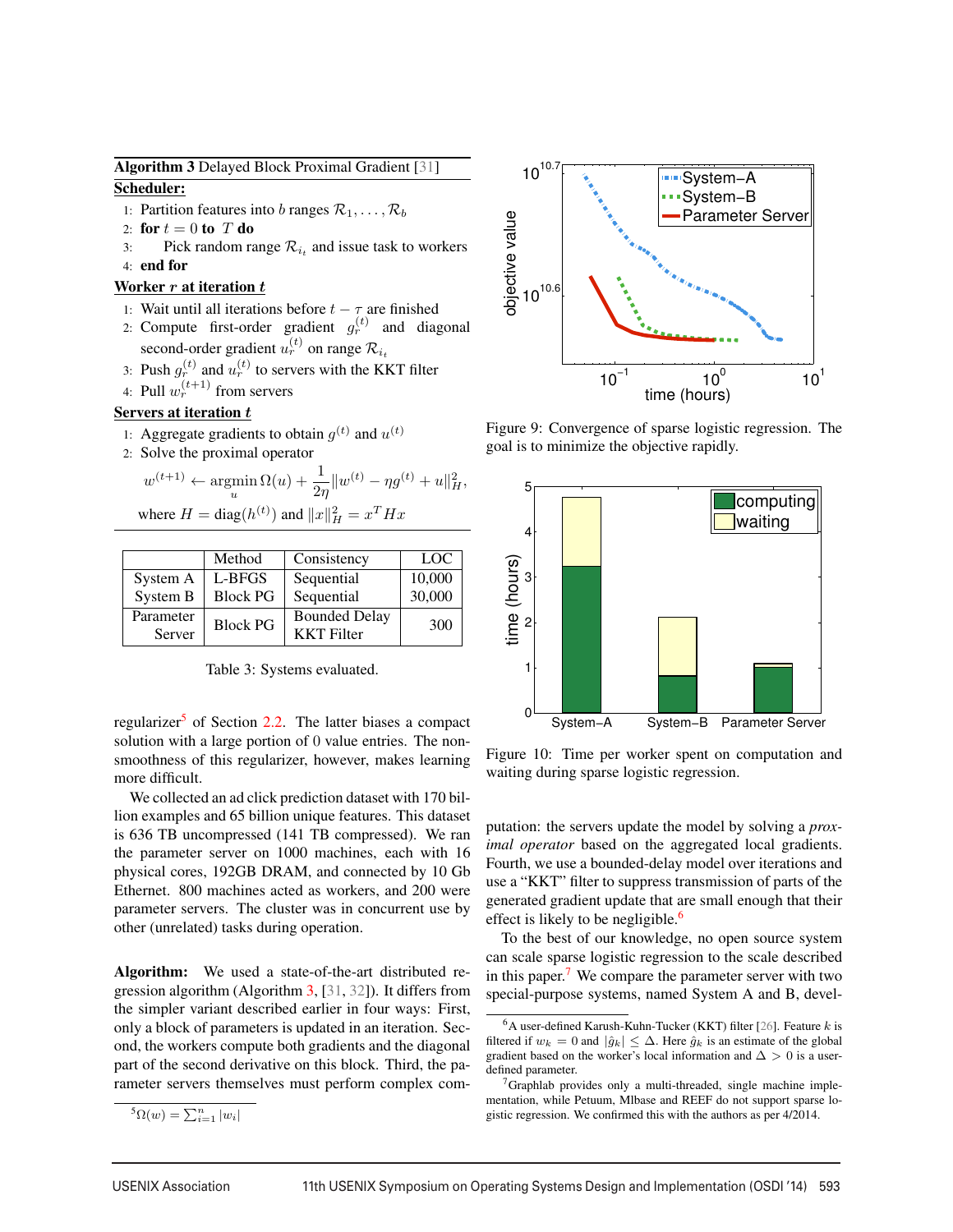oped by a large internet company.

Notably, both Systems A and B consist of more than 10K lines of code. The parameter server only requires 300 lines of code for the same functionality as System B.<sup>8</sup> The parameter server successfully moves most of the system complexity from the algorithmic implementation into a reusable generalized component.

Results: We first compare these three systems by running them to reach the same objective value. A better system achieves a lower objective in less time. Figure 9 shows the results: System B outperforms system A because it uses a better algorithm. The parameter server, in turn, outperforms System B while using the same algorithm. It does so because of the efficacy of reducing the network traffic and the relaxed consistency model.

Figure 10 shows that the relaxed consistency model substantially increases worker node utilization. Workers can begin processing the next block without waiting for the previous one to finish, hiding the delay otherwise imposed by barrier synchronization. Workers in System A are 32% idle, and in system B, they are 53% idle, while waiting for the barrier in each block. The parameter server reduces this cost to under 2%. This is not entirely free: the parameter server uses slightly more CPU than System B for two reasons. First, and less fundamentally, System B optimizes its gradient calculations by careful data preprocessing. Second, asynchronous updates with the parameter server require more iterations to achieve the same objective value. Due to the significantly reduced communication cost, the parameter server halves the total time.

Next we evaluate the reduction of network traffic by each system components. Figure 11 shows the results for servers and workers. As can be seen, allowing the senders and receivers to cache the keys can save near 50% traffic. This is because both key (int64) and value (double) are of the same size, and the key set is not changed during optimization. In addition, data compression is effective for compressing the values for both servers  $(>20x)$  and workers when applying the KKT filter  $(>\,6x)$ . The reason is twofold. First, the  $\ell_1$  regularizer encourages a sparse model  $(w)$ , so that most of values pulled from servers are 0. Second, the KKT filter forces a large portion of gradients sending to servers to be 0. This can be seen more clearly in Figure 12, which shows that more than 93% unique features are filtered by the KKT filter.

Finally, we analyze the bounded delay consistency model. The time decomposition of workers to achieve the same convergence criteria under different maximum allowed delay  $(\tau)$  is shown in Figure 13. As expected, the

8System B was developed by an author of this paper.

waiting time decreases when the allowed delay increases. Workers are 50% idle when using the sequential consistency model ( $\tau = 0$ ), while the idle rate is reduced to 1.7% when  $\tau$  is set to be 16. However, the computing time increases nearly linearly with  $\tau$ . Because the data inconsistency slows convergence, more iterations are needed to achieve the same convergence criteria. As a result,  $\tau = 8$ is the best trade-off between algorithm convergence and system performance.

#### 5.2 Latent Dirichlet Allocation

Problem and Data: To demonstrate the versatility of our approach, we applied the same parameter server architecture to the problem of modeling user interests based upon which domains appear in the URLs they click on in search results. We collected search log data containing 5 billion unique user identifiers and evaluated the model for the 5 million most frequently clicked domains in the result set. We ran the algorithm using 800 workers and 200 servers and 5000 workers and 1000 servers respectively. The machines had 10 physical cores, 128GB DRAM, and at least 10 Gb/s of network connectivity. We again shared the cluster with production jobs running concurrently.

Algorithm: We performed LDA using a combination of Stochastic Variational Methods [25], Collapsed Gibbs sampling [20] and distributed gradient descent. Here, gradients are aggregated asynchronously as they arrive from workers, along the lines of [1].

We divided the parameters in the model into local and global parameters. The local parameters (i.e. auxiliary metadata) are pertinent to a given user and they are streamed the from disk whenever we access a given user. The global parameters are shared among users and they are represented as (key,value) pairs to be stored using the parameter server. User data is sharded over workers. Each of them runs a set of computation threads to perform inference over its assigned users. We synchronize asynchronously to send and receive local updates to the server and receive new values of the global parameters.

To our knowledge, no other system (e.g., YahooLDA, Graphlab or Petuum) can handle this amount of data and model complexity for LDA, using up to 10 billion (5 million tokens and 2000 topics) shared parameters. The largest previously reported experiments [2] had under 100 million users active at any time, less than 100,000 tokens and under 1000 topics (2% the data, 1% the parameters).

Results: To evaluate the quality of the inference algorithm we monitor how rapidly the training log-likelihood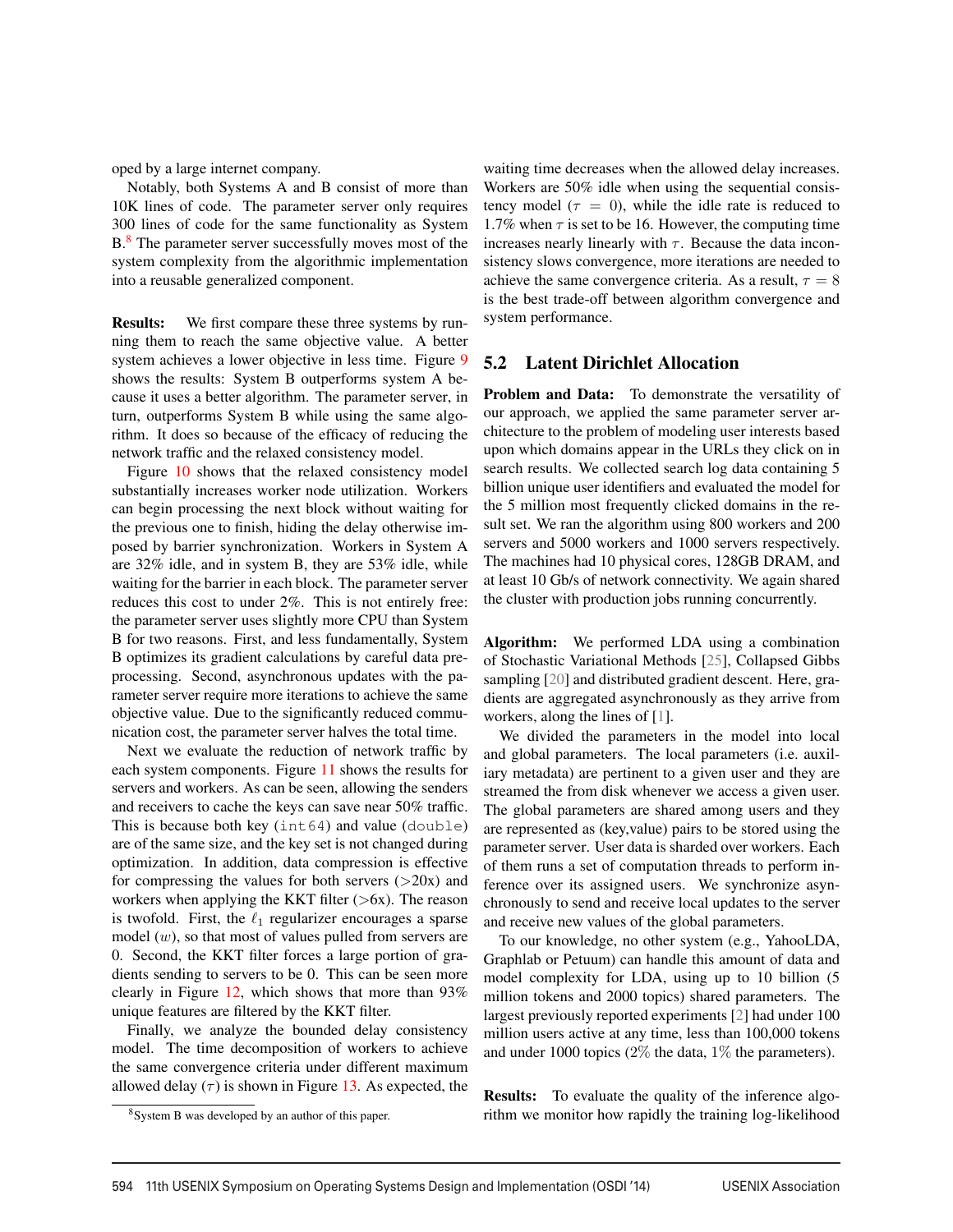

Figure 11: The savings of outgoing network traffic by different components. Left: per server. Right: per worker.



Figure 12: Unique features (keys) filtered by the KKT filter as optimization proceeds.

(measuring goodness of fit) converges. As can be seen in Figure 14, we observe an approximately 4x speedup in convergence when increasing the number of machines from 1000 to 6000. The stragglers observed in Figure 14 (leftmost) also illustrate the importance of having an architecture that can cope with performance variation across workers.

| Topic name             | # Top urls                                                                                                                                                                                                   |  |
|------------------------|--------------------------------------------------------------------------------------------------------------------------------------------------------------------------------------------------------------|--|
| Programming            | stackoverflow.com w3schools.com cplusplus.com github.com tutorials-<br>point.com jquery.com codeproject.com oracle.com qt-project.org bytes.com<br>android.com mysql.com                                     |  |
| Music                  | ultimate-guitar.com guitaretab.com 911tabs.com e-chords.com<br>song-<br>sterr.com chordify.net musicnotes.com ukulele-tabs.com                                                                               |  |
| <b>Baby Related</b>    | babycenter.com whattoexpect.com babycentre.co.uk circleofmoms.com<br>thebump.com parents.com momtastic.com parenting.com americanpreg-<br>nancy.org kidshealth.org                                           |  |
| Strength Train-<br>ing | bodybuilding.com muscleandfitness.com mensfitness.com menshealth.com<br>t-nation.com livestrong.com muscleandstrength.com myfitnesspal.com elit-<br>efitness.com crossfit.com steroid.com gnc.com askmen.com |  |

Table 4: Example topics learned using LDA over the .5 billion dataset. Each topic represents a user interest



Figure 13: Time a worker spent to achieve the same convergence criteria by different maximal delays.

### 5.3 Sketches

Problem and Data: We include sketches as part of our evaluation as a test of generality, because they operate very differently from machine learning algorithms. They typically observe a large number of writes of events coming from a streaming data source [11, 5].

We evaluate the time required to insert a streaming log of pageviews into an approximate structure that can efficiently track pageview counts for a large collection of web pages. We use the Wikipedia (and other Wiki projects) page view statistics as benchmark. Each entry is an unique key of a webpage with the corresponding number of requests served in a hour. From 12/2007 to 1/2014, there are 300 billion entries for more than 100 million unique keys. We run the parameter server with 90 virtual server nodes on 15 machines of a research cluster [40] (each has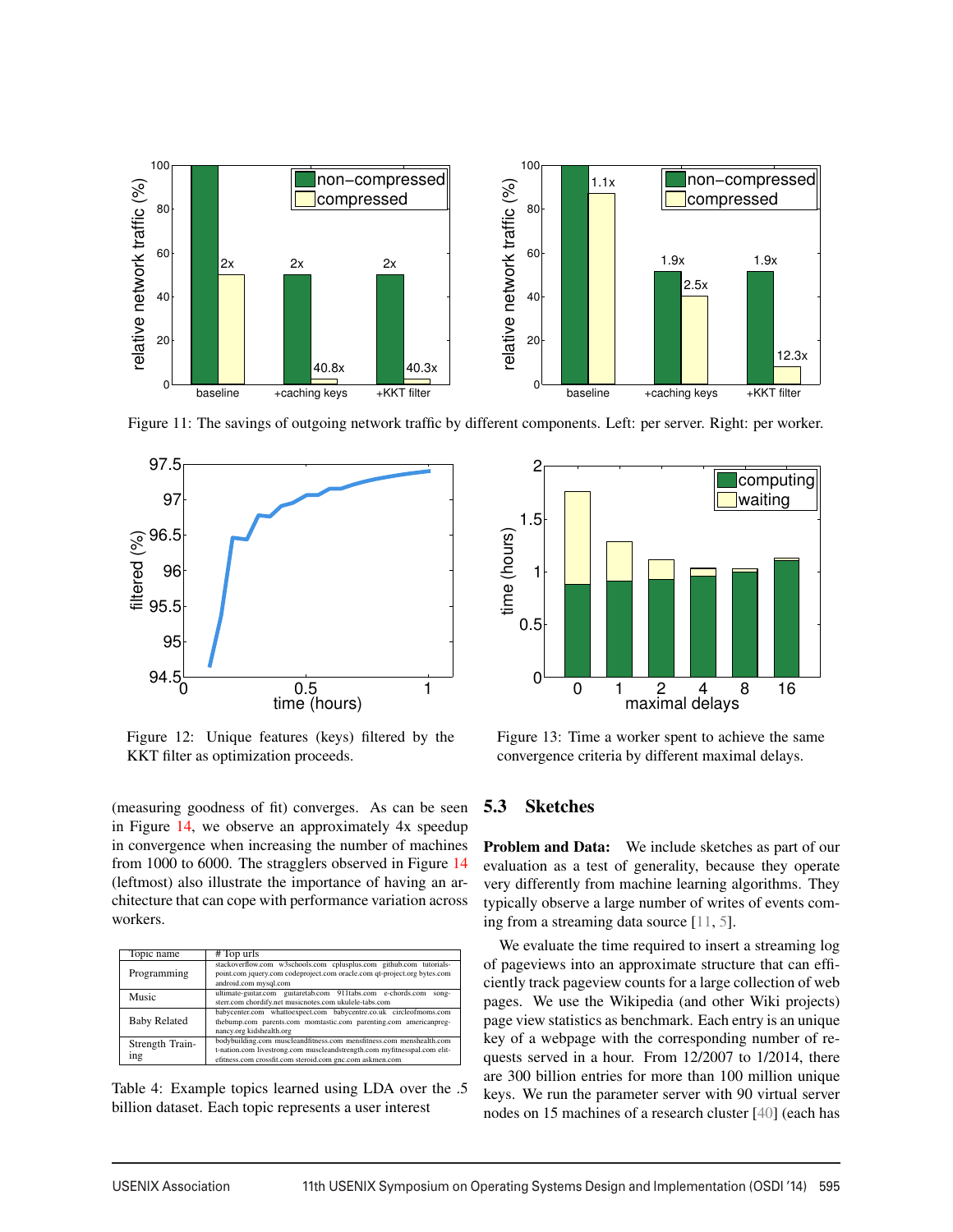

Figure 14: Left: Distribution over worker log-likelihoods as a function of time for 1000 machines and 5 billion users. Some of the low values are due to stragglers synchronizing slowly initially. Middle: the same distribution, stratified by the number of iterations. Right: convergence (time in 1000s) using 1000 and 6000 machines on 500M users.

| <b>Algorithm 4 CountMin Sketch</b>                                         |
|----------------------------------------------------------------------------|
| <b>Init:</b> $M[i, j] = 0$ for $i \in \{1, , n\}$ and $j \in \{1, , k\}$ . |
| <b>Insert</b> $(x)$                                                        |
| 1: for $i=1$ to k do                                                       |
| 2: $M[i, hash(i, x)] \leftarrow M[i, hash(i, x)] + 1$                      |
| <b>Query</b> $(x)$                                                         |
| 1: <b>return</b> min $\{M[i,\text{hash}(i,x)]$ for $1 \leq i \leq k\}$     |

| Peak inserts per second        | 1.3 billion |
|--------------------------------|-------------|
| Average inserts per second     | 1.1 billion |
| Peak net bandwidth per machine | 4.37 GBit/s |
| Time to recover a failed node  | 0.8 second  |

Table 5: Results of distributed CountMin

age (key,value) size to around 50 bits. Importantly, when we terminated a server node during the insertion, the parameter server was able to recover the failed node within 1 second, making our system well equipped for realtime.

## 6 Summary and Discussion

We described a parameter server framework to solve distributed machine learning problems. This framework is easy to use: Globally shared parameters can be used as local sparse vectors or matrices to perform linear algebra operations with local training data. It is efficient: All communication is asynchronous. Flexible consistentcy models are supported to balance the trade-off between system efficiency and fast algorithm convergence rate. Furthermore, it provides elastic scalability and fault tolerance, aiming for stable long term deployment. Finally, we show experiments for several challenging tasks on real datasets with billions of variables to demonstrate its efficiency. We believe that this third generation parameter server is an important building block for scalable machine learning. The codes are available at parameterserver.org.

Acknowledgments: This work was supported in part by gifts and/or machine time from Google, Amazon, Baidu, PRObE, and Microsoft; by NSF award 1409802; and by the Intel Science and Technology Center for Cloud Computing. We are grateful to our reviewers and colleagues for their comments on earlier versions of this paper.

64 cores and is connected by a 40Gb Ethernet).

Algorithm: Sketching algorithms efficiently store summaries of huge volumes of data so that approximate queries can be quickly answered. These algorithms are particularly important in streaming applications where data and queries arrive in real-time. Some of the highestvolume applications involve examples such as Cloudflare's DDoS-prevention service, which must analyze page requests across its entire content delivery service architecture to identify likely DDoS targets and attackers. The volume of data logged in such applications considerably exceeds the capacity of a single machine. While a conventional approach might be to shard a workload across a key-value cluster such as Redis, these systems typically do not allow the user-defined aggregation semantics needed to implement *approximate* aggregation.

Algorithm 4 gives a brief overview of the CountMin sketch [11]. By design, the result of a query is an *upper* bound on the number of observed keys x. Splitting keys into ranges automatically allows us to parallelize the sketch. Unlike the two previous applications, the workers simply dispatch updates to the appropriate servers.

**Results:** The system achieves very high insert rates, which are shown in Table 5. It performs well for two reasons: First, bulk communication reduces the communication cost. Second, message compression reduces the aver-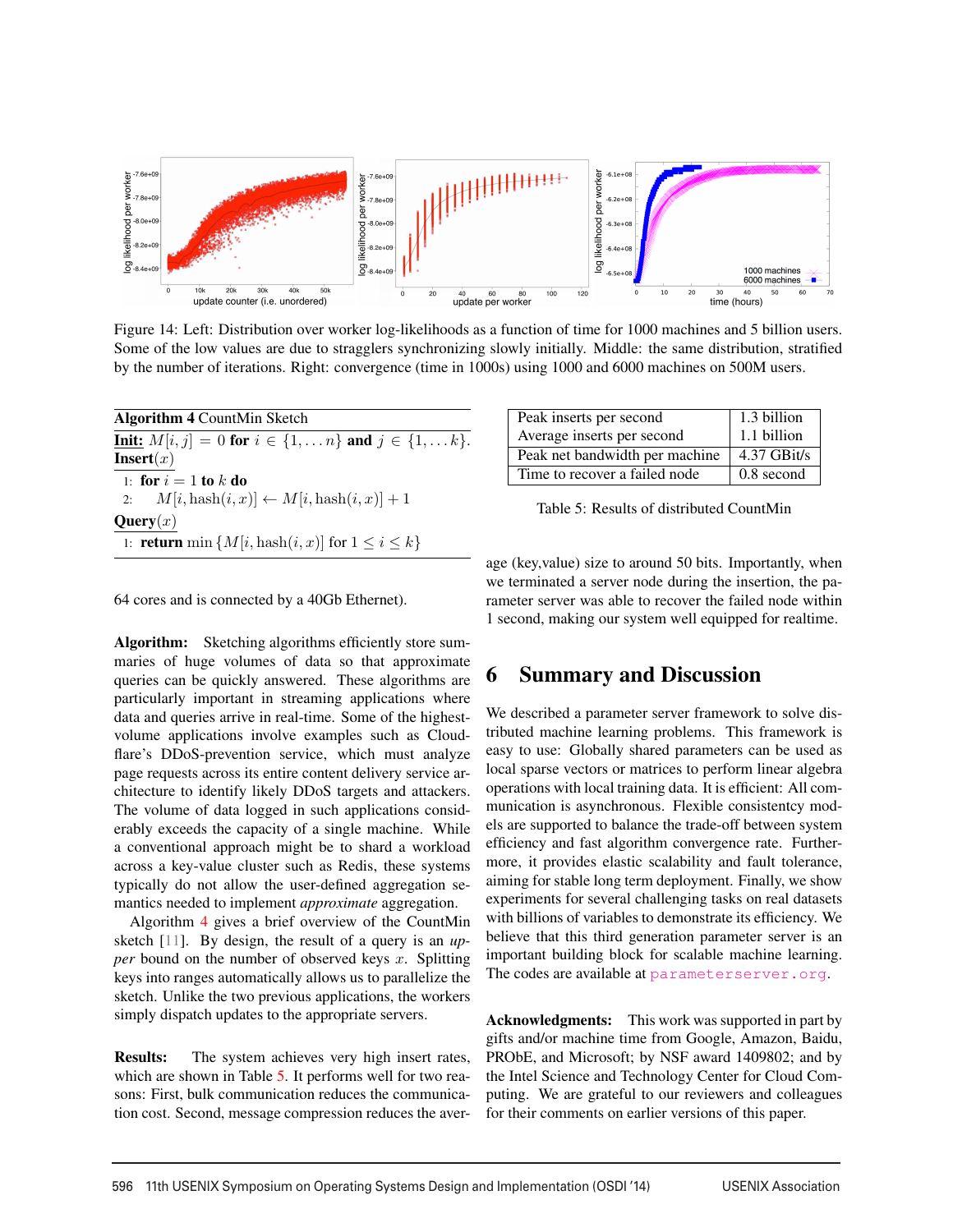## **References**

- [1] A. Ahmed, M. Aly, J. Gonzalez, S. Narayanamurthy, and A. J. Smola. Scalable inference in latent variable models. In *Proceedings of The 5th ACM International Conference on Web Search and Data Mining (WSDM)*, 2012.
- [2] A. Ahmed, Y. Low, M. Aly, V. Josifovski, and A. J. Smola. Scalable inference of dynamic user interests for behavioural targeting. In *Knowledge Discovery and Data Mining*, 2011.
- [3] E. Anderson, Z. Bai, C. Bischof, J. Demmel, J. Dongarra, J. Du Croz, A. Greenbaum, S. Hammarling, A. McKenney, S. Ostrouchov, and D. Sorensen. *LAPACK Users' Guide*. SIAM, Philadelphia, second edition, 1995.
- [4] Apache Foundation. Mahout project, 2012. http:// mahout.apache.org.
- [5] R. Berinde, G. Cormode, P. Indyk, and M.J. Strauss. Space-optimal heavy hitters with strong error bounds. In J. Paredaens and J. Su, editors, *Proceedings of the Twenty-Eigth ACM SIGMOD-SIGACT-SIGART Symposium on Principles of Database Systems, PODS*, pages 157–166. ACM, 2009.
- [6] C. Bishop. *Pattern Recognition and Machine Learning*. Springer, 2006.
- [7] D. Blei, A. Ng, and M. Jordan. Latent Dirichlet allocation. *Journal of Machine Learning Research*, 3:993–1022, January 2003.
- [8] J. Byers, J. Considine, and M. Mitzenmacher. Simple load balancing for distributed hash tables. In *Peer-to-peer systems II*, pages 80–87. Springer, 2003.
- [9] K. Canini. Sibyl: A system for large scale supervised machine learning. *Technical Talk*, 2012.
- [10] B.-G. Chun, T. Condie, C. Curino, C. Douglas, S. Matusevych, B. Myers, S. Narayanamurthy, R. Ramakrishnan, S. Rao, J. Rosen, R. Sears, and M. Weimer. Reef: Retainable evaluator execution framework. *Proceedings of the VLDB Endowment*, 6(12):1370–1373, 2013.
- [11] G. Cormode and S. Muthukrishnan. Summarizing and mining skewed data streams. In *SDM*, 2005.
- [12] W. Dai, J. Wei, X. Zheng, J. K. Kim, S. Lee, J. Yin, Q. Ho, and E. P. Xing. Petuum: A framework for iterative-convergent distributed ml. *arXiv preprint arXiv:1312.7651*, 2013.
- [13] J. Dean, G. Corrado, R. Monga, K. Chen, M. Devin, Q. Le, M. Mao, M. Ranzato, A. Senior, P. Tucker, K. Yang, and A. Ng. Large scale distributed deep networks. In *Neural Information Processing Systems*, 2012.
- [14] J. Dean and S. Ghemawat. MapReduce: simplified data processing on large clusters. *CACM*, 51(1):107–113, 2008.
- [15] G. DeCandia, D. Hastorun, M. Jampani, G. Kakulapati, A. Lakshman, A. Pilchin, S. Sivasubramanian, P. Vosshall,

and W. Vogels. Dynamo: Amazon's highly available keyvalue store. In T. C. Bressoud and M. F. Kaashoek, editors, *Symposium on Operating Systems Principles*, pages 205– 220. ACM, 2007.

- [16] J. J. Dongarra, J. Du Croz, S. Hammarling, and R. J. Hanson. An extended set of fortran basic linear algebra subprograms. *ACM Transactions on Mathematical Software*, 14:18–32, 1988.
- [17] The Apache Software Foundation. Apache hadoop nextgen mapreduce (yarn). http://hadoop. apache.org/.
- [18] The Apache Software Foundation. Apache hadoop, 2009. http://hadoop.apache.org/core/.
- [19] F. Girosi, M. Jones, and T. Poggio. Priors, stabilizers and basis functions: From regularization to radial, tensor and additive splines. A.I. Memo 1430, Artificial Intelligence Laboratory, Massachusetts Institute of Technology, 1993.
- [20] T.L. Griffiths and M. Steyvers. Finding scientific topics. *Proceedings of the National Academy of Sciences*, 101:5228–5235, 2004.
- [21] S. H. Gunderson. Snappy: A fast compressor/decompressor. https://code.google.com/p/snappy/.
- [22] T. Hastie, R. Tibshirani, and J. Friedman. *The Elements of Statistical Learning*. Springer, New York, 2 edition, 2009.
- [23] B. Hindman, A. Konwinski, M. Zaharia, A. Ghodsi, A. D. Joseph, R. Katz, S. Shenker, and I. Stoica. Mesos: A platform for fine-grained resource sharing in the data center. In *Proceedings of the 8th USENIX conference on Networked systems design and implementation*, pages 22–22, 2011.
- [24] Q. Ho, J. Cipar, H. Cui, S. Lee, J. Kim, P. Gibbons, G. Gibson, G. Ganger, and E. Xing. More effective distributed ml via a stale synchronous parallel parameter server. In *NIPS*, 2013.
- [25] M. Hoffman, D. M. Blei, C. Wang, and J. Paisley. Stochastic variational inference. In *International Conference on Machine Learning*, 2012.
- [26] W. Karush. Minima of functions of several variables with inequalities as side constraints. Master's thesis, Dept. of Mathematics, Univ. of Chicago, 1939.
- [27] L. Kim. How many ads does Google serve in a day?, 2012. http://goo.gl/oIidXO.
- [28] D. Koller and N. Friedman. *Probabilistic Graphical Models: Principles and Techniques*. MIT Press, 2009.
- [29] T. Kraska, A. Talwalkar, J. C. Duchi, R. Griffith, M. J. Franklin, and M. I. Jordan. Mlbase: A distributed machine-learning system. In *CIDR*, 2013.
- [30] L. Lamport. Paxos made simple. *ACM Sigact News*, 32(4):18–25, 2001.
- [31] M. Li, D. G. Andersen, and A. J. Smola. Distributed delayed proximal gradient methods. In *NIPS Workshop on Optimization for Machine Learning*, 2013.